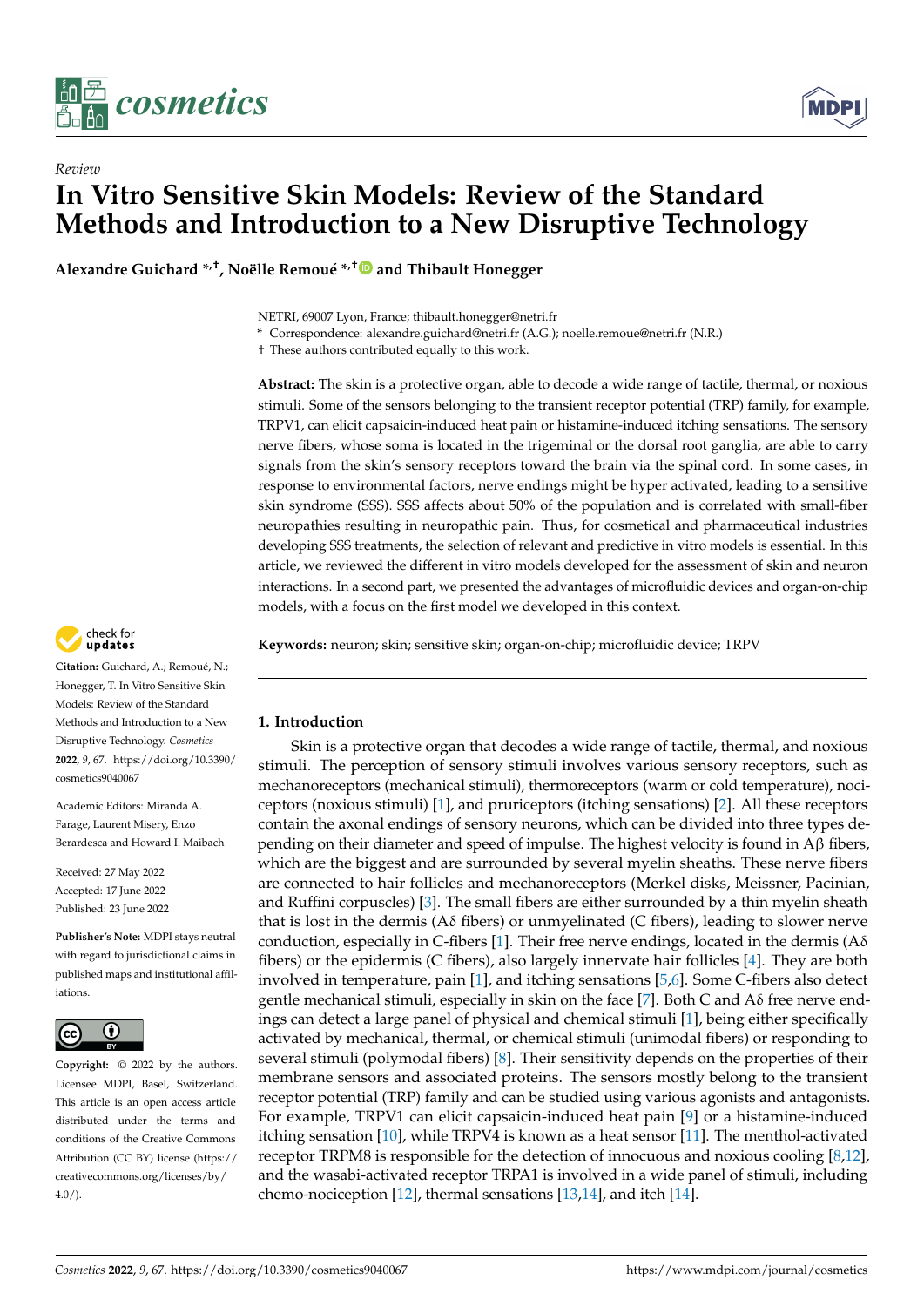All these sensory nerve fibers, for whom the cell body is located in the trigeminal or the dorsal root ganglia (DRG), can carry signals from skin sensory receptors toward the appropriate integration center of the brain via the spinal cord  $[8,15]$  $[8,15]$ . Besides this afferent sensory information transfer, some stimulated nociceptive C-fibers, called peptidergic C-fibers, can produce and release various neuropeptides, such as substance P and calcitonin-gene-related peptide (CGRP) at the skin level [\[16\]](#page-7-15), thus provoking vasodilation and neurogenic inflammation [\[12\]](#page-7-11). To a lesser extent, this is also true for small myelinated Aδ fibers [\[1\]](#page-7-0).

Sensitive skin syndrome (SSS) has been defined as "the occurrence of unpleasant sensations (stinging, burning, pain, pruritus, and tingling sensations) in response to various stimuli that normally should not provoke such sensations" [\[17\]](#page-7-16). A significant correlation between SSS and small-fiber neuropathies, especially those affecting unmyelinated C-fibers, has been established [\[18\]](#page-8-0). A decrease in the heat-pain threshold detection is currently considered to be responsible for the hyper-reactivity of nerve endings in response to environmental factors and the induction of neuropathic pain [\[11\]](#page-7-10). This detection threshold directly depends on the sensor's presence and properties. TRPV1 was found to be significantly increased in hypersensitive skin after nerve injury and repair [\[19\]](#page-8-1). TRPV1 also seems to play a key role in heat hyperalgesia following burn or inflammation [\[8\]](#page-7-7), while TRPM8 and TRPA1 are involved in injury-evoked cold hypersensitivity [\[12\]](#page-7-11). TRPV1, TRPV4, and TRPA1 also contribute to mechanical hyperalgesia [\[8\]](#page-7-7). Studying the sensory perception mechanisms of sensory neurons is, therefore, essential for the better diagnosis, prevention, and treatment of sensitive skin. Nevertheless, some studies revealed that keratinocytes also express diverse sensory receptors, such as TRPV1, TRPV3, and TRPV4 [\[8,](#page-7-7)[11,](#page-7-10)[20\]](#page-8-2). Mainly expressed in keratinocytes, TRPV3 can stimulate CGRP secretion, which induces local vasodilation that plays a role in body thermoregulation [\[21\]](#page-8-3). The selective activation of the keratinocyte-located TRPV1 and TRPV4 sensors is sufficient to induce pain and itch, respectively [\[11\]](#page-7-10). It has been shown that the activation of keratinocyte TRPV1 elicits a calcium signal, leading to intraepidermal nerve-ending activation through synaptic-like contacts. Interestingly, the density of these synaptic-like contacts between keratinocytes and sensory neurons was found to be significantly higher in patients with sensitive skin compared to unsensitive controls [\[22\]](#page-8-4). Thus, sensitive skin not only depends on the sensory neurons' functionality but also on their physiological interactions with keratinocytes through those synaptic-like contacts.

As sensitive skin affects about 50% of the population [\[23\]](#page-8-5), it is essential to find efficient active molecules and, thereby, develop relevant in vitro models for the cosmetical and pharmaceutical industries.

### **2. Review of In Vitro 2D/3D Models of Innervated Skin**

*2.1. Sensory Neuron Culture and Coculture*

Skin nerve sensitivity relies primarily on sensory neurons. Thus, many teams have focused on 2D cultures of sensory neurons to better understand their function in correlation with skin sensitivity [\[24–](#page-8-6)[26\]](#page-8-7). As the compositions and properties of primary neurons are much more similar to those of sensory neurons in tissue than those of immortalized cell lines [\[26\]](#page-8-7), most in vitro models were developed using DRG sensory neurons. Such models have successfully demonstrated that histamine can induce itching by activating TRPV1 [\[10\]](#page-7-9), which sheds light on the molecular mechanisms that explain how IL-31 secreted by T helper cells induces itching by activating a small population of TRPV1+/TRPA1+ sensory neurons [\[27\]](#page-8-8) or how keratinocyte-secreted TSLP elicits itching through TRPA1 in atopic dermatitis [\[28\]](#page-8-9).

To better mimic the physiological environment of sensory neurons, several teams created 2D and 3D coculture models, including sensory neurons and various cell types such as Schwann cells [\[29](#page-8-10)[–31\]](#page-8-11), fibroblasts [\[30](#page-8-12)[–39\]](#page-8-13), endothelial cells [\[31](#page-8-11)[,35,](#page-8-14)[36\]](#page-8-15), and/or keratinocytes [\[29,](#page-8-10)[31–](#page-8-11)[38,](#page-8-16)[40\]](#page-8-17). Indeed, some of these cells have been shown to modulate neurite growth [\[41\]](#page-8-18), and one can expect a sensory neuron response to be closer to the in vivo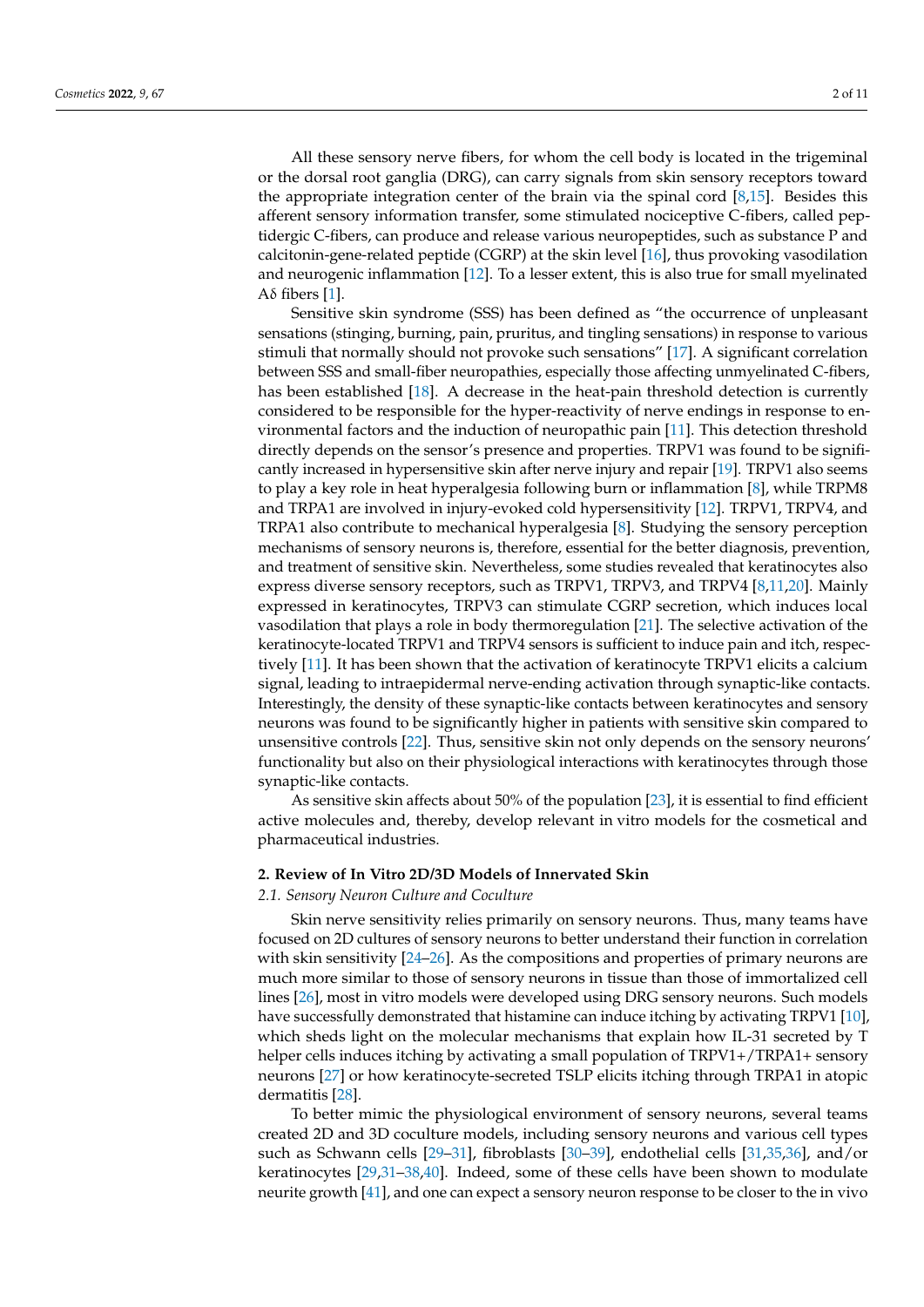response in a more physiological environment. However, besides this aspect, keratinocytes have been shown to be directly involved in cutaneous sensoriality. Indeed, they can both modulate and initiate sensory perception and sensory neuron response [\[21](#page-8-3)[,42](#page-8-19)[,43\]](#page-8-20). Thus, an appropriate model to study skin sensitivity and assess active molecule efficacy on sensitive skin needs to at least contain sensory neurons and keratinocytes (Table [1\)](#page-2-0).

<span id="page-2-0"></span>**Table 1.** In vitro models containing at least sensory neurons and keratinocytes in which the response to thermal or chemical stimulus has been tested. DGR: dorsal root ganglia; HDF: human dermal fibroblasts; HDMEC: human dermal microvascular endothelial cells; HEK: human primary epidermal keratinocytes; HUVEC: human umbilical vein endothelial cells; TRPV1: transient receptor potential vanilloid 1.

| 2D/3D<br>Model | Origin of<br><b>Neurons</b> | Reference | Cell Types of the Model                                                                                                                                       | Stimulus                                                                                                                                | Response                                                                                                                                                                                                                                                                                                                                                                                                                                                                                                                                                                           |
|----------------|-----------------------------|-----------|---------------------------------------------------------------------------------------------------------------------------------------------------------------|-----------------------------------------------------------------------------------------------------------------------------------------|------------------------------------------------------------------------------------------------------------------------------------------------------------------------------------------------------------------------------------------------------------------------------------------------------------------------------------------------------------------------------------------------------------------------------------------------------------------------------------------------------------------------------------------------------------------------------------|
| 2D<br>model    | Animal                      | $[29]$    | Tri-compartmented<br>culture with<br>(1) rat spinal cords cells;<br>$(2)$ rat DRG;<br>(3) epidermal cells<br>(keratinocytes, Merkel cells<br>and melanocytes) | Hot medium in the<br>epidermal/axonal compartment:<br>$-22$ °C (control)<br>- 37 °C (heat stimulation)<br>- 45 °C (painful stimulation) | Electrophysiological recording in the<br>soma compartment by patch clamp<br>showed spikes registered at 37 and<br>45 °C but not at 22 °C.                                                                                                                                                                                                                                                                                                                                                                                                                                          |
|                |                             | [44]      | Bi-compartmented<br>culture with<br>(1) rat DRG neurons;<br>(2) rat primary epidermal<br>keratinocytes                                                        | Systemic application of 100 nM<br>capsaicin (TRPV1 agonist) in the<br>epidermal/axonal compartment                                      | Calcium imaging in the soma<br>compartment showed a similar neuron<br>activation by capsaicin either with or<br>without keratinocytes.                                                                                                                                                                                                                                                                                                                                                                                                                                             |
| 3D<br>model    | Animal                      | $[37]$    | Immortal human<br>keratinocyte line of HaCaT<br>cells, HDF, rat DRG<br>neurons                                                                                | Topical application of $5 \mu M$<br>capsaicin (TRPV1 agonist)                                                                           | Calcium imaging on neurites showed<br>calcium waves increase by capsaicin.                                                                                                                                                                                                                                                                                                                                                                                                                                                                                                         |
|                |                             | $[35]$    | HEK, HDF, HUVEC or<br>HDMEC, mouse<br>DRG neurons                                                                                                             | Systemic application of 0.01<br>ng/mL capsaicin (TRPV1 agonist)                                                                         | 4-fold increase of substance P release in<br>culture supernatant with<br>capsaicin treatment.                                                                                                                                                                                                                                                                                                                                                                                                                                                                                      |
|                |                             | [40]      | Human skin explant, rat<br>DRG neurons                                                                                                                        | Topical application of $100 \mu M$<br>SLIGKV (PAR2 agonist), 10 μM<br>capsaicin (TRPV1 agonist) or 3<br>µM polygodial (TRPA1 agonist)   | - Electrophysiological recording by<br>patch-clamp showed that all treatments<br>stimulated reinnervating neurons.<br>- SLIGKV treatment increased TSLP<br>release and decreased VEGF expression.<br>- Capsaicin treatment increased TSLP<br>and CGRP release and decreased the<br>expression of several genes in neurons,<br>including CGRP <sub>a</sub> , MT <sub>5</sub> -MMP, and<br>BDNF (involved in skin sensitivity).<br>- Polygodial increased CGRP release and<br>TNF, TSLP, and NGF expression in skin<br>explants and decreased EGF and BDNF<br>expression in neurons. |
|                | Human                       | $[39]$    | HEK, human iPSC-derived<br>sensory neurons                                                                                                                    | Systemic application of 10 $\mu$ M<br>capsaicin (TRPV1 agonist)                                                                         | Capsaicin treatment increased CGRP<br>release in the culture supernatent. This<br>effect was reduced by applying a<br>soothing agent.                                                                                                                                                                                                                                                                                                                                                                                                                                              |

Unlike skin cells, which are easy to obtain from human skin biopsies, human primary neurons are difficult to collect for practical and ethical reasons, and they do not proliferate in vitro [\[45,](#page-9-1)[46\]](#page-9-2). For this reason, most of the models were created by using human skin cells in association with rat [\[32,](#page-8-22)[37,](#page-8-21)[40\]](#page-8-17), pig [\[33,](#page-8-23)[34,](#page-8-24)[38\]](#page-8-16), or mouse DRG neurons [\[35](#page-8-14)[,36\]](#page-8-15), which are easier to obtain. Nevertheless, for regulatory reasons, pig and rodent DRG neurons cannot be used for cosmetic testing. Moreover, it has been shown that neurons from rodent DRG differ in their receptor types or expression levels, genes, and signaling pathways compared to human DRG neurons [\[46\]](#page-9-2), which makes them less relevant than human neurons for use in innervated human skin models.

The disruptive technology that creates induced pluripotent stem cells (iPSCs) [\[47\]](#page-9-3) has allowed us to further obtain human sensory neurons derived from human iPSCs. Depending on the culture condition, human iPSCs can be differentiated into various neuron-like cells sharing characteristics with sensory neurons such as nociceptors, mechanoreceptors,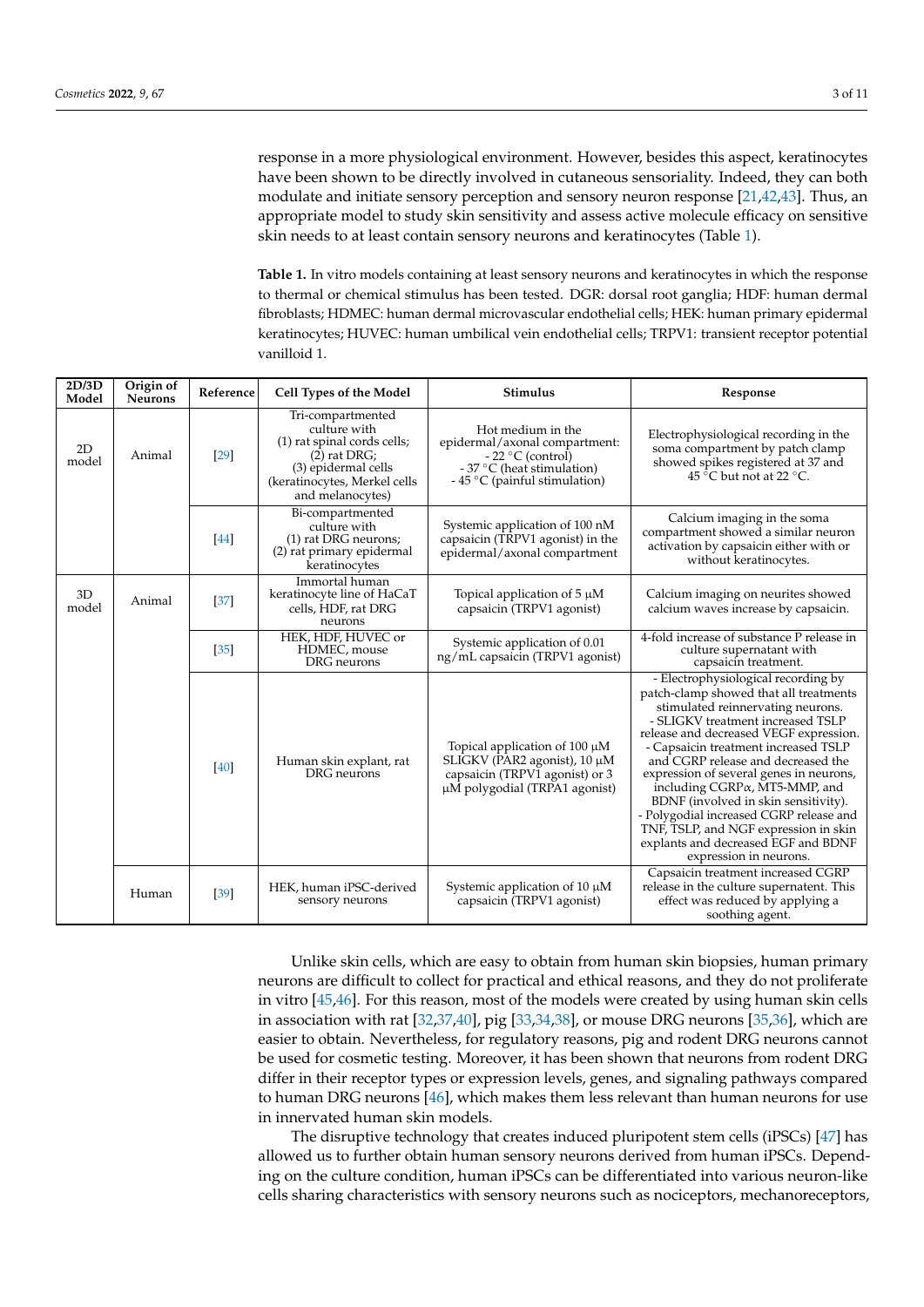and proprioceptors [\[48](#page-9-4)[,49\]](#page-9-5). These human sensory neurons derived from iPSCs can produce substance P or CGRP under capsaicin activation and have been successfully included in innervated or reinnervated skin models [\[31,](#page-8-11)[39\]](#page-8-13). They have been used, for example, to demonstrate the positive effect of an active ingredient on sensitive skin [\[39\]](#page-8-13).

#### *2.2. Two/Three-Dimensional Models and the Connection between Cell Types*

More- and less-complex coculture models have been developed. The simplest ones are mixed 2D cocultures that enable easy cell–cell interactions [\[22\]](#page-8-4). To better mimic physiological conditions, sensory neurons have also been cultivated in coculture with 3D reconstructed skin [\[31,](#page-8-11)[34](#page-8-24)[–38,](#page-8-16)[41,](#page-8-18)[50\]](#page-9-6), reconstructed human epidermis (RHE) [\[39\]](#page-8-13), and full-skin explants [\[40,](#page-8-17)[51\]](#page-9-7).

To better mimic the anatomical distance and respective micro-environment between, on one side, neuronal cell bodies (somas) and, on the other side, axonal endings and skin cells, these cell types should be seeded and cultivated in distinct compartments. These compartments can be connected by microchannels [\[29,](#page-8-10)[33\]](#page-8-23) to study the behavior of a specific cell type. Thanks to the microchannels, Chateau et al. established a functional synapticlike connection between two compartments containing neurons and skin cells [\[29\]](#page-8-10). With this model, they demonstrated the possibility of activating the soma by only applying heat-stimulation in the axon–keratinocyte compartment.

Considering the key role of small sensory fibers and TRPV1, sensitive skin is usually mimicked by activating TRPV1 in an innervated skin model. TRPV1 can be directly activated by temperatures above 43 °C [\[9\]](#page-7-8), pH below 6 [\[52\]](#page-9-8), endogenous molecules such as anandamide [\[53\]](#page-9-9), and exogenous agonists such as capsaicin (the main pungent component in hot chili peppers) or its analog, resiniferatoxin [\[9,](#page-7-8)[54,](#page-9-10)[55\]](#page-9-11). Many other molecules, including histamine, indirectly activate TRPV1 [\[10,](#page-7-9)[56\]](#page-9-12). As TRPV1 is a non-selective calcium channel, this results in calcium influx, leading to neuron depolarization, which is responsible for both the afferent signal genesis and the local secretion of neuropeptides [\[57\]](#page-9-13). To validate innervated skin functionality and/or mimic sensitive skin, several teams have, therefore, evaluated the reactivity of their model to a temperature increase from 22 to 37 or 45 °C [\[29\]](#page-8-10), capsaicin added in the medium [\[31,](#page-8-11)[35,](#page-8-14)[39\]](#page-8-13) or topically applied [\[37,](#page-8-21)[40\]](#page-8-17), and/or histamine added in the medium [\[39\]](#page-8-13) (Table [1\)](#page-2-0). Active ingredients have been considered to have positive effects when they could reduce the temperature-, histamine-, or capsaicin-induced activation of innervated skin [\[39\]](#page-8-13).

Based on the review of the existing models (Table [1\)](#page-2-0), it seems that the ideal model to mimic sensitive skin and activate the TRPV1 pathway would be a compartmentalized model in which neurons and skin cells are independently cultured but interconnected by microchannels, with both cell types being derived from humans. In addition, for the drug screening or toxicity assessment, this model should also be standardized to ensure reproducibility and large-scale production.

#### **3. Organ-on-Chip Models and Their Use in Dermatology**

## *3.1. Introduction to Microfluidic Devices and Organ-on-Chip Models*

The organ-on-chip (OoC) model consists of an in vitro microfluidic platform with micrometer-sized chambers that allow the combination of different cell types in a 3D structure to recreate the functionality of an organ close to that of a human. The dynamic culture of cells inside and their interaction allow the characterization of the organ's properties, its interaction with other tissues, and its behavior in certain physiological and pathological conditions. These models aim to replace animal testing and be more predictive, while, with miniaturization, they could reduce the costs of experimental setups by reducing the use of tissue or specific cells, especially non-proliferative cells (e.g., iPSC-derived neurons), medium, growth factors, and drugs. Another advantage of microfluidic devices is the control of the interaction between cells or tissues with the possibility to use microchannels, which enables the interconnection between independent compartments—for example, to isolate the soma of a neuron to its axonal endings [\[58\]](#page-9-14). The fluidic isolation created by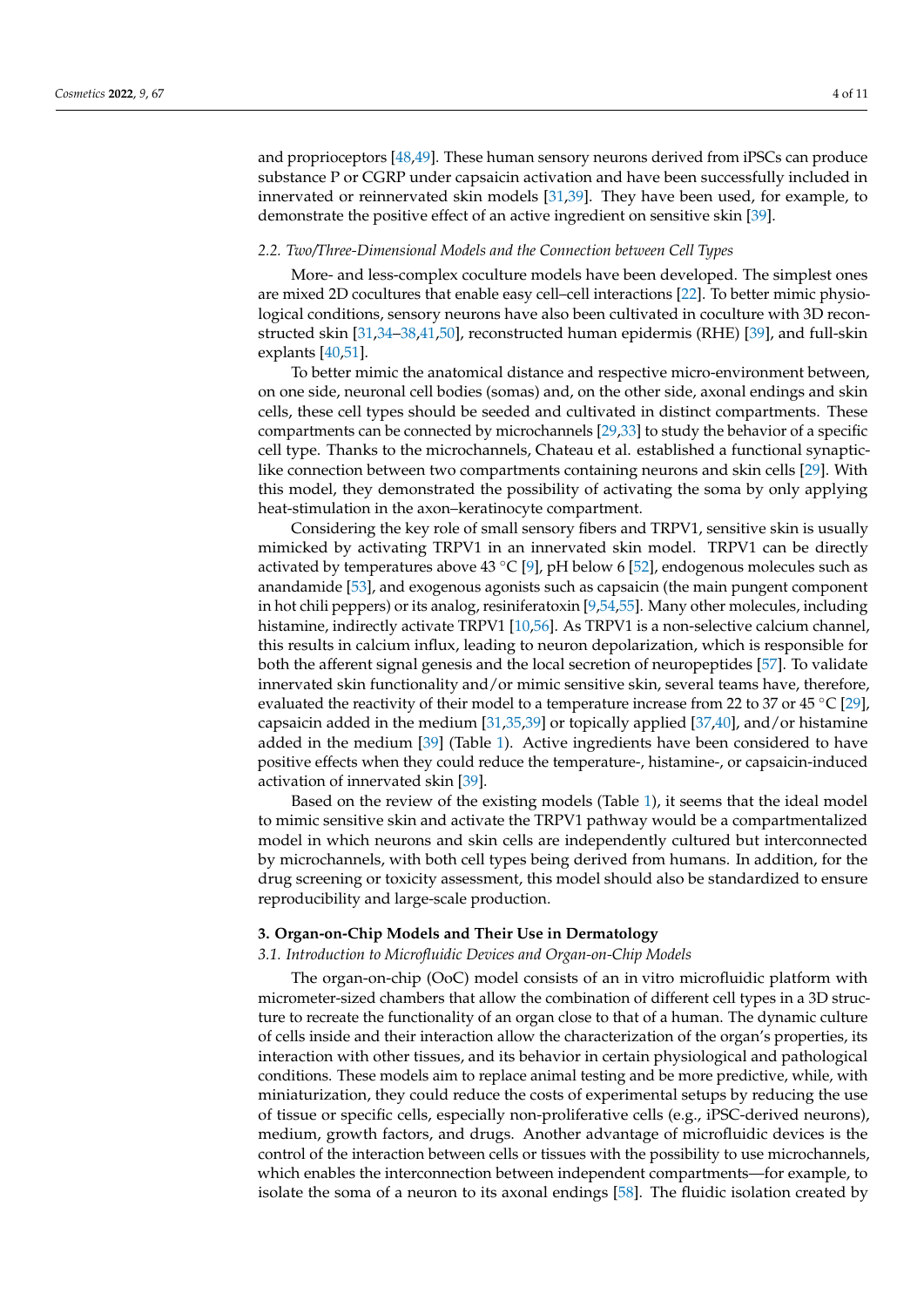the microchannels is of great interest to limit diffusion from one compartment to another, which allows the use of different optimal culture media for each cell type, the selective application of stimuli (e.g., actives) in a compartment, or the sampling of the supernatant in a specific compartment. Microfluidic devices usually consist of microchannels to guide neurites' growth and membranes to create cellular barriers or air–liquid interfaces. Many applications and new perspectives arise from microfluidic device technologies, such as functional studies, mechanistic studies, drug screening, toxicology, and pharmacokinetics.

In the past decade, there has been an increasing number of reports published about the development of microfluidic devices for testing various organs, such as the liver, kidney, brain, intestine, and heart [\[59\]](#page-9-15). The development of an OoC involving skin is more recent and essentially consists of using microfluidic technology, channels, and porous membranes to reconstruct the different layers of the skin [\[60](#page-9-16)[,61\]](#page-9-17). These first models may include endothelial cells to study drug toxicity, inflammation [\[62\]](#page-9-18), skin permeability, or the immune response to the presence of bacteria on the skin [\[63\]](#page-9-19). Few studies have focused on the coculture of skin with other organs, such as the liver [\[64–](#page-9-20)[68\]](#page-9-21), intestine [\[66\]](#page-9-22), kidney [\[66\]](#page-9-22), and hair [\[69\]](#page-9-23). The main objectives were to observe cell viability or to study the crosstalk between the skin, liver, or kidneys for drug toxicity.

In recent years, the interaction between cutaneous nerves, the neuroendocrine axis, and the immune system has been established. It has been found that neurocutaneous interactions influence various physiological and pathophysiological functions, including cell growth, immunity, inflammation, pruritus, and wound healing [\[70,](#page-9-24)[71\]](#page-10-0). Thus, compartmentalized microfluidic devices represent a relevant model to assess the interaction of these cells' networks; however, to our knowledge, only one article reported the development of a real microfluidic device to assess the interaction between skin and neurons. Tsantoulas et al. cocultured keratinocytes and neurons in a microfluidic model and assessed whether their coculture interacted with nerve activation induced by capsaicin [\[44\]](#page-9-0). The results were promising; however, the main limitation was the use of animal cells, which limited the transferability of the results to humans.

## *3.2. Development of an Innervated Skin-on-a-Chip*

## 3.2.1. Interest and Objectives

Psoriasis, atopic dermatitis, eczema, wound healing, skin irritation, herpes infection, hyperhidrosis, neuropathy, and skin sensitivity syndrome are conditions involving both skin cells, i.e., keratinocytes and neurons. Preclinical research is limited by in vitro models, which are not always relevant either because they often use rodent neurons cells or because the cocultures of skin cells and neurons do not fully recapitulate the anatomical structure, i.e., a neuronal cell body compartmentalized from the skin. The association between compartmentalized microfluidic device technology and human-derived sensory neurons may address these limitations. The interest in such a model is double: 1. to evaluate the impact on neurons of a stimulus applied on the skin, and 2. to evaluate the impact on skin of a stimulus applied on neurons. Stimuli are various and might be physical (UV, mechanical forces, electrical stimulation of neurons), chemical (toxins or drugs), or molecular (capsaicin, oxytocin, substance P, histamine, bradykinin, etc.). In the field of dermatology and cosmetics, the applications are varied and include, for example, drug efficacy screening, pharmacokinetic studies, skin penetration and drug diffusion, drug– drug interaction, and toxicological studies (sensitization, irritation, phototoxicity). This model is even more relevant in cosmetics that avoid animal testing by using human cells in vitro.

## 3.2.2. Design of an Innervated Skin-on-Chip

OoC models developed by Netri<sup>™</sup> are versatile technologies that allow the 3D coculture of different cell types in isolated compartments interconnected by microchannels, which allow the unidirectional or bidirectional growth of neurites. Thus, the chip's architecture is tailored according to the objective of the trial. These devices are made with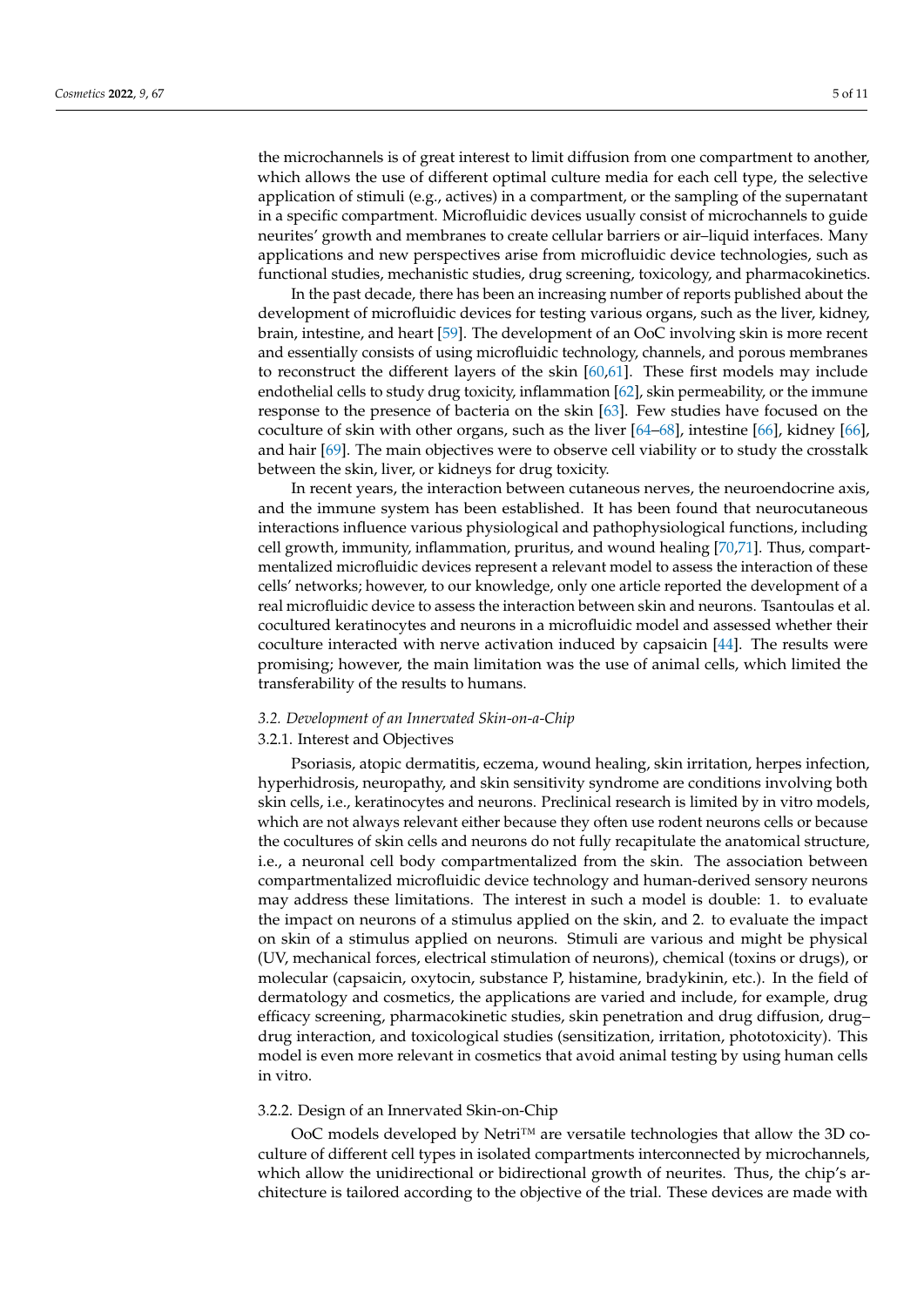polydimethylsiloxane (PDMS), a biocompatible silicon material that has several advantages: 1. Its transparency allows the use of standard analytical methods, such as optical, immunefluorescence, or confocal microscopies. 2. It is permeable to gas, and thus, no pump or mechanical stirrer is needed, and the culture is compatible with standard incubators. 3. Its suppleness allows biopsy and standard histology. These associated features contribute to the long-term culture and survival, up to several months.

Thanks to the microfluidic technology and compartmentalization, we developed a microfluidic model including human sensory neurons and keratinocytes (Figure [1\)](#page-5-0). The device consisted of two isolated channels linked by microchannels in which only axons can pass through over dendrites. Such a configuration allows the creation of a selective barrier while also connecting the skin compartment with keratinocytes and the spinal cord compartment with the neuronal cell body. Human-iPSC-derived sensory neurons were seeded in one channel, and human primary keratinocytes were seeded in the other. Cell seeding density and timing between the two cell types were optimized to ensure proper cell maturation and proliferation. Thanks to compartmentalization and fluidic isolation, cells were cultivated with their respective culture medium, allowing optimal growth. This model can be used to mimic sensitive skin, for example, by adding capsaicin to axonal endings and assessing its effect on either the skin compartment or the neuronal cell body.

<span id="page-5-0"></span>

**Figure 1.** Development of an innervated skin-on-chip. In the center, the micro-fluidic device architecture, with on the bottom, a close-up view of three compartments. On the left side, a representative transmission light pictures of the compartmentalized culture of human iPSC-derived sensory neurons (N). On the right side, a representative transmission light pictures of the compartmentalized culture of human primary keratinocytes (K) with neurites (arrows) which grow from one channel to the opposite one. The culture was done on a micro-electrode array (arrow heads) allowing electrophysiological recording of the neuronal activity.

#### 3.2.3. From Standard to Innovative Specific Readouts

3.2.3. From Standard to Innovative Specific Readouts The versatility of the OoC developed by Netri™ allows the use of a large variety of readouts. Cells and tissues might be visualized by optical, immunofluorescence, or confocal microscopy, and their viability is assessed using standard methods (MTT, live/dead assay, etc.). The real-time follow up of cell migration is also possible. Moreover, collecting the cells or the supernatant allows the dosage of molecules, mediators, or biomarkers to be determined by standard methods such as ELISA, PCR, etc. PDMS suppleness allows slicing and standard histology on every compartment, either skin cell or neuron. In addition to these standard methods, heliai delivity hight also be specifiedly evaluated. Calciant imaging is a common method and enables the visualization of the activity of hundreds of individual neurons simultaneously using fluorescent activity sensors. Changes in fluorescence indicate fluctuations in intracellular calcium, which is an indirect indicator of neural activity. This technique may induce long-term cytotoxicity and disruption of cell behavior. In addition, the field of view of the sample is limited. On the other hand, a micro-electrode array (MEA) has more advantages because, being not cytotoxic, it allows a repeated and continuous electrophysiological recording of functional activity. The MEA is an array of microscopic electrodes distributed over a small surface area that provides a macroscopic to these standard methods, neural activity might also be specifically evaluated. Calcium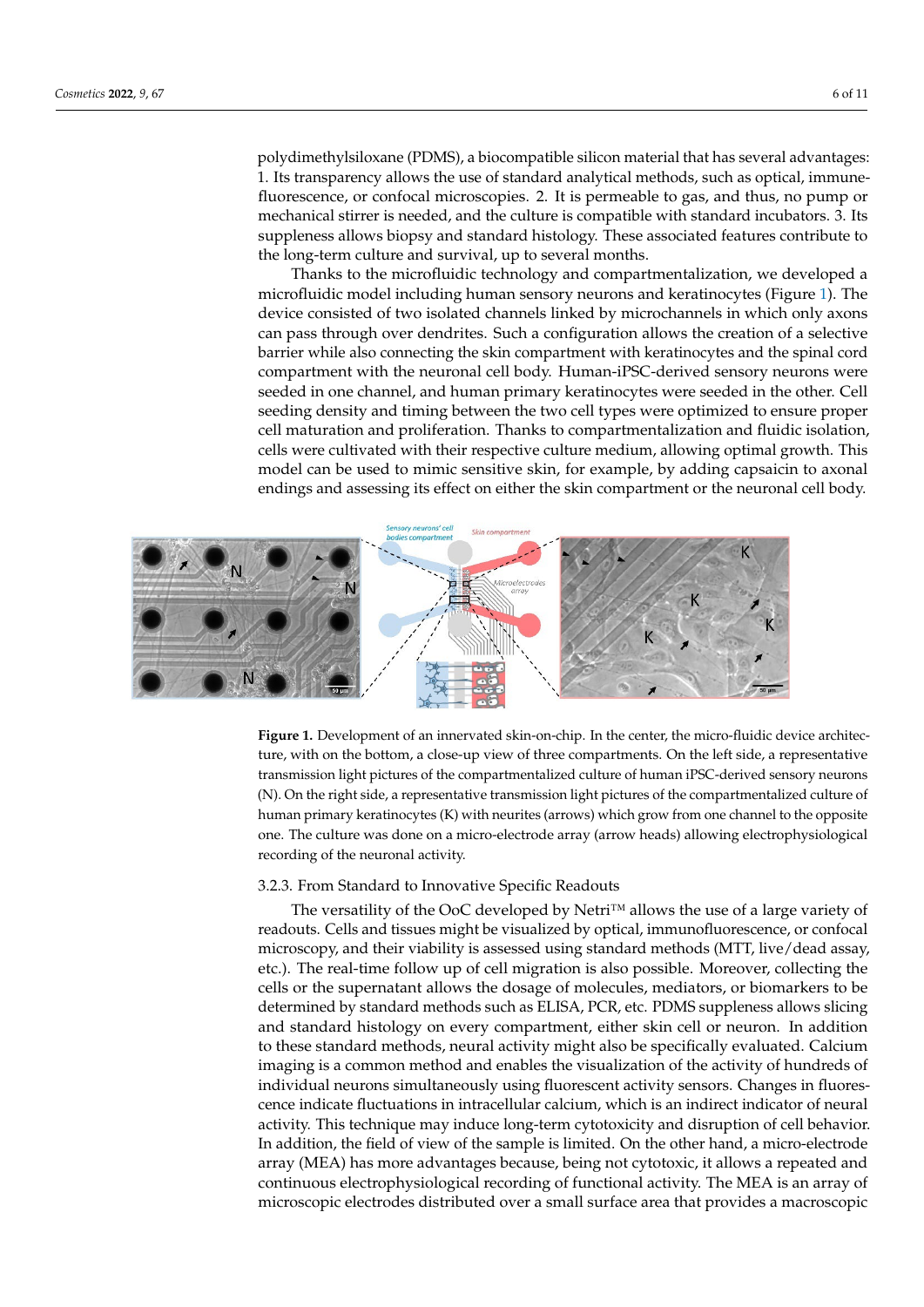view of neural networks by recording the electrical activity of brain slices, dissociated tissues, organoids, spheroids, or the 2D neuronal cell culture. An MEA records the field potential electrical activity from the extracellular space of a population of neurons, whereas patch-clamp electrophysiology records the action potential of electrical activity from the intracellular space of a single neuron. MEA technology associated with compartmentalized microfluidic devices allows the monitoring of the electrical shift of neuron activity induced by skin cells.

#### **4. Future Perspectives**

Current limitations in traditional in vitro skin models are the correlation between skin cell culture or reconstructed skin and the clinical conditions. Our future development involves introducing an air–liquid interface to recreate conditions close to in vivo to enable the differentiation of the stratum corneum and the topical application of products or microbiota on the skin. To study specific pathological conditions, such as psoriasis or eczema, a patient's skin biopsy might be directly inserted into the chip and colonized by neurites of human sensory neurons, as Lebonvallet et al. have previously demonstrated [\[40\]](#page-8-17).

Intense noxious stimuli and tissue inflammation produce a pain hypersensitivity resulting from peripheral and central sensitization. This hypersensitivity of the receptor might be explained by the fact that the activation threshold of TRPV1 might be lowered by a pro-inflammatory environment [\[72\]](#page-10-1). Thus, to better mimic sensitive skin and TRPV1 hyperexcitability, pro-inflammatory cytokines might be added into the OoC.

As recently popularized, the skin, gut, and microbiota are closely linked, and their interactions directly influence both normal physiology and disease processes, such as atopic dermatitis [\[28,](#page-8-9)[33](#page-8-23)[,34\]](#page-8-24) or psoriasis. Therefore, a multi-organ-on-chip combining these entities seems relevant to better understand their interaction and develop new treatments.

To go one step further in the predictability of these models, the future could involve a personalized and innervated skin-on-chip. From the subject's skin biopsy, it would be possible to derive neurons that can be associated together with the subject's skin cells into a unique and personalized chip. This personalization is especially relevant in rare diseases or in fragile populations such as the pediatric population, pregnant women, the elderly, or immunocompromised patients.

#### **5. Conclusions**

The prevalence of sensitive skin varies according to gender, ethnicity, and environmental factors (e.g., climate, exposures to products and chemicals, and cultural influences), but it is generally agreed that this condition affects a substantial portion of the population. Recently, the importance of skin and nerve interaction was highlighted by the 2021 Nobel Prize in physiology. Indeed, David Julius and Ardem Patapoutian shared the Nobel Prize for the identification of receptors that enable cells to detect temperature and touch. Dr. Julius worked on TRPV1 and capsaicin, the latter of which is currently considered to be the reference marker of sensitive skin.

Several in vitro models have been developed to assess the interaction between the skin and neurons, essentially to mimic sensitive skin. Most of them consisted of the coculture of both cell types in the same system. However, to better reproduce the physiological distance between neuron cell bodies (soma) and skin cells, these cell types should be cultivated in distinct compartments. Thus, compartmentalized microfluidic devices such as the OoC represent a relevant alternative.

In the next few years, it can be envisioned that animal studies might be at least in part replaced by OoC technology, leading to more reliable results close to clinical studies. Progress in iPSC manipulation during these last years is a key element that may contribute to the development of all-human in vitro models. In dermatology and especially in cosmetology, the combination of compartmentalized microfluidic technology and iPSC-derived human sensory neurons to create a standardized all-human in vitro model of innervated skin makes sense. In addition, nociception, itch, or inflammation might be recreated and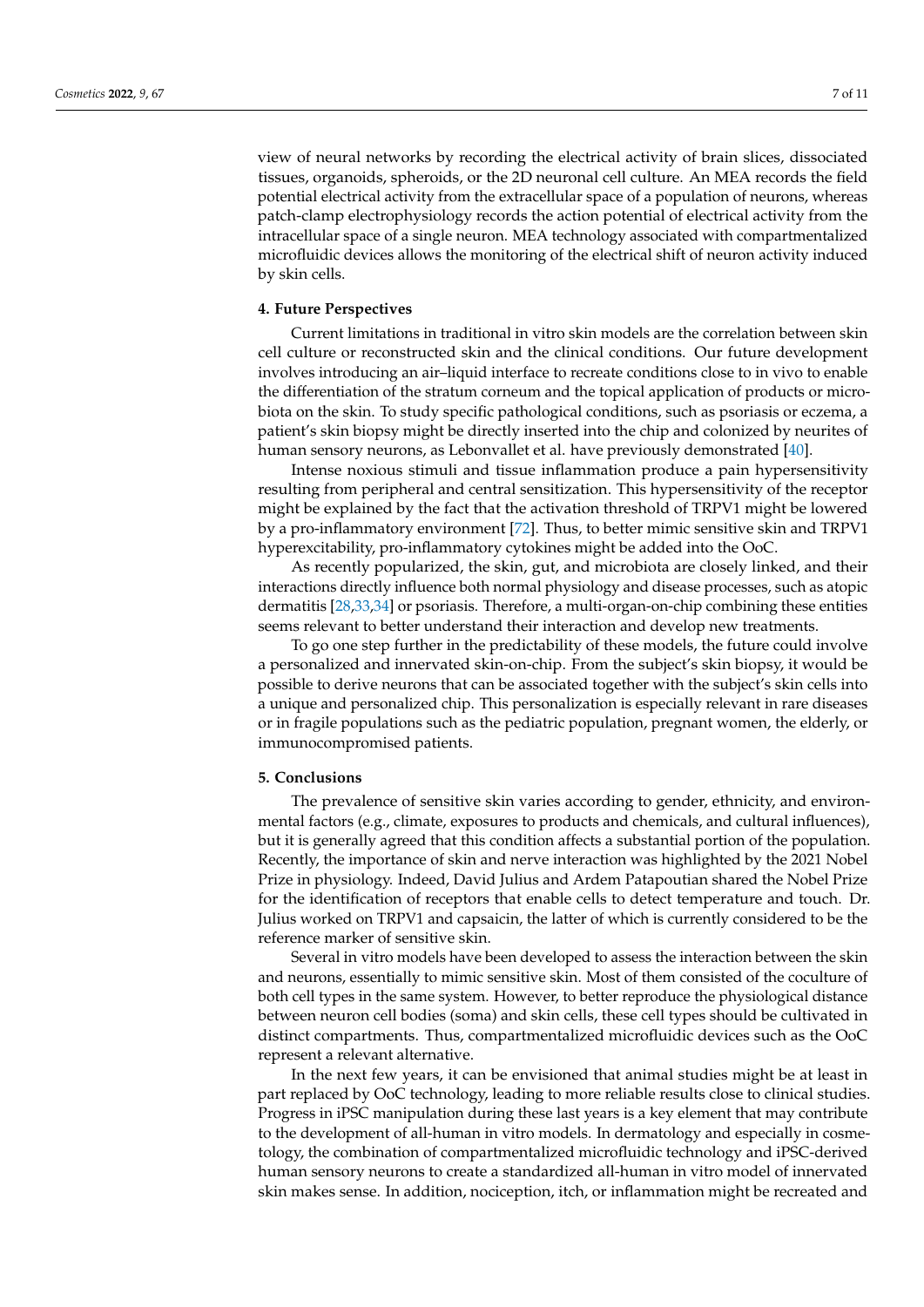controlled in these models by adding specific modulators such as capsaicin, menthol, cytokines, and drugs. Furthermore, besides the standard readouts, microfluidic devices can be coupled to MEA technology to allow the recording of the electrical signals' of the soma after axonal molecular stimulation.

Innervated skin-on-a-chip represents several advantages at the different stages of drug or cosmetic development. The model is expected to reduce R&D costs by avoiding animal costs through reducing the sample size and duration of the trial. All in all, these predictive preclinical models aim to better discriminate new drug candidates and, thus, to reduce the risk of clinical study failures (phases I and II).

**Author Contributions:** N.R. and A.G. writing—review and editing, N.R. experiments design and supervision, T.H. review supervision. All authors have read and agreed to the published version of the manuscript.

**Funding:** This research received no external funding.

**Institutional Review Board Statement:** Not applicable.

**Informed Consent Statement:** Not applicable.

**Data Availability Statement:** Not applicable.

**Acknowledgments:** We thank Anne-France de Bengy for her help in writing and Louise Dubuisson for the performance of the experiments.

**Conflicts of Interest:** A.G., N.R., and T.H. are employees in Netri. A.G. is employed in Legacy Healthcare.

#### **References**

- <span id="page-7-0"></span>1. Laverdet, B.; Danigo, A.; Girard, D.; Magy, L.; Demiot, C.; Desmoulière, A. Skin innervation: Important roles during normal and pathological cutaneous repair. *Histol. Histopathol.* **2015**, *30*, 875–892. [\[CrossRef\]](http://doi.org/10.14670/HH-11-610) [\[PubMed\]](http://www.ncbi.nlm.nih.gov/pubmed/25799052)
- <span id="page-7-1"></span>2. Misery, L.; Brenaut, E.; Le Garrec, R.; Abasq, C.; Genestet, S.; Marcorelles, P.; Zagnoli, F. Neuropathic pruritus. *Nat. Rev. Neurol.* **2014**, *10*, 408–416. [\[CrossRef\]](http://doi.org/10.1038/nrneurol.2014.99)
- <span id="page-7-2"></span>3. Siemionow, M.; Gharb, B.B.; Rampazzo, A. The Face as a Sensory Organ. *Plast. Reconstr. Surg.* **2011**, *127*, 652–662. [\[CrossRef\]](http://doi.org/10.1097/PRS.0b013e3181fed6fd) [\[PubMed\]](http://www.ncbi.nlm.nih.gov/pubmed/21285770)
- <span id="page-7-3"></span>4. Abraira, V.E.; Ginty, D.D. The Sensory Neurons of Touch. *Neuron* **2013**, *79*, 618–639. [\[CrossRef\]](http://doi.org/10.1016/j.neuron.2013.07.051) [\[PubMed\]](http://www.ncbi.nlm.nih.gov/pubmed/23972592)
- <span id="page-7-4"></span>5. Schmelz, M.; Schmidt, R.; Bickel, A.; Handwerker, H.O.; Torebjörk, H.E. Specific C-Receptors for Itch in Human Skin. *J. Neurosci.* **1997**, *17*, 8003–8008. [\[CrossRef\]](http://doi.org/10.1523/JNEUROSCI.17-20-08003.1997)
- <span id="page-7-5"></span>6. Potenzieri, C.; Undem, B.J. Basic mechanisms of itch. *Clin. Exp. Allergy* **2012**, *42*, 8–19. [\[CrossRef\]](http://doi.org/10.1111/j.1365-2222.2011.03791.x)
- <span id="page-7-6"></span>7. Wessberg, J.; Olausson, H.; Fernström, K.W.; Vallbo, A.B. Receptive Field Properties of Unmyelinated Tactile Afferents in the Human Skin. *J. Neurophysiol.* **2003**, *89*, 1567–1575. [\[CrossRef\]](http://doi.org/10.1152/jn.00256.2002)
- <span id="page-7-7"></span>8. Dubin, A.E.; Patapoutian, A. Nociceptors: The sensors of the pain pathway. *J. Clin. Investig.* **2010**, *120*, 3760–3772. [\[CrossRef\]](http://doi.org/10.1172/JCI42843)
- <span id="page-7-8"></span>9. Caterina, M.J.; Schumacher, M.A.; Tominaga, M.; Rosen, T.A.; Levine, J.D.; Julius, D. The capsaicin receptor: A heat-activated ion channel in the pain pathway. *Nature* **1997**, *389*, 816–824. [\[CrossRef\]](http://doi.org/10.1038/39807)
- <span id="page-7-9"></span>10. Shim, W.-S.; Tak, M.-H.; Lee, M.-H.; Kim, M.; Koo, J.-Y.; Lee, C.-H.; Oh, U. TRPV1 Mediates Histamine-Induced Itching via the Activation of Phospholipase A2 and 12-Lipoxygenase. *J. Neurosci.* **2007**, *27*, 2331–2337. [\[CrossRef\]](http://doi.org/10.1523/JNEUROSCI.4643-06.2007)
- <span id="page-7-10"></span>11. Misery, L. Sensitive Skins May Be Neuropathic Disorders: Lessons from Studies on Skin and Other Organs. *Cosmetics* **2021**, *8*, 14. [\[CrossRef\]](http://doi.org/10.3390/cosmetics8010014)
- <span id="page-7-11"></span>12. Julius, D. TRP Channels and Pain. *Annu. Rev. Cell Dev. Biol.* **2013**, *29*, 355–384. [\[CrossRef\]](http://doi.org/10.1146/annurev-cellbio-101011-155833)
- <span id="page-7-12"></span>13. Laursen, W.J.; Anderson, E.O.; Hoffstaetter, L.J.; Bagriantsev, S.N.; Gracheva, E.O. Species-specific temperature sensitivity of TRPA1. *Temperature* **2015**, *2*, 214–226. [\[CrossRef\]](http://doi.org/10.1080/23328940.2014.1000702)
- <span id="page-7-13"></span>14. Maglie, R.; de Araujo, D.S.M.; Antiga, E.; Geppetti, P.; Nassini, R.; de Logu, F. The Role of TRPA1 in Skin Physiology and Pathology. *Int. J. Mol. Sci.* **2021**, *22*, 3065. [\[CrossRef\]](http://doi.org/10.3390/ijms22063065)
- <span id="page-7-14"></span>15. Rice, F.; Albrecht, P. Cutaneous Mechanisms of Tactile Perception: Morphological and Chemical Organization of the Innervation to the Skin. *Senses A Compr. Ref.* **2008**, *6*, 1–31. [\[CrossRef\]](http://doi.org/10.1016/b978-012370880-9.00340-6)
- <span id="page-7-15"></span>16. Le Bars, D.; Adam, F. Nocicepteurs et médiateurs dans la douleur aiguë inflammatoire. In *Ann Fr Anesth Reanim*; Elsevier Masson: Amsterdam, The Netherlands, 2002; Volume 21, pp. 315–335. [\[CrossRef\]](http://doi.org/10.1016/s0750-7658(02)00592-0)
- <span id="page-7-16"></span>17. Misery, L.; Ständer, S.; Szepietowski, J.; Reich, A.; Wallengren, J.C.; Evers, A.W.M.; Takamori, K.; Brenaut, E.; Gall-Ianotto, C.; Fluhr, J.; et al. Definition of Sensitive Skin: An Expert Position Paper from the Special Interest Group on Sensitive Skin of the International Forum for the Study of Itch. *Acta Derm. Venereol.* **2017**, *97*, 4–6. [\[CrossRef\]](http://doi.org/10.2340/00015555-2397)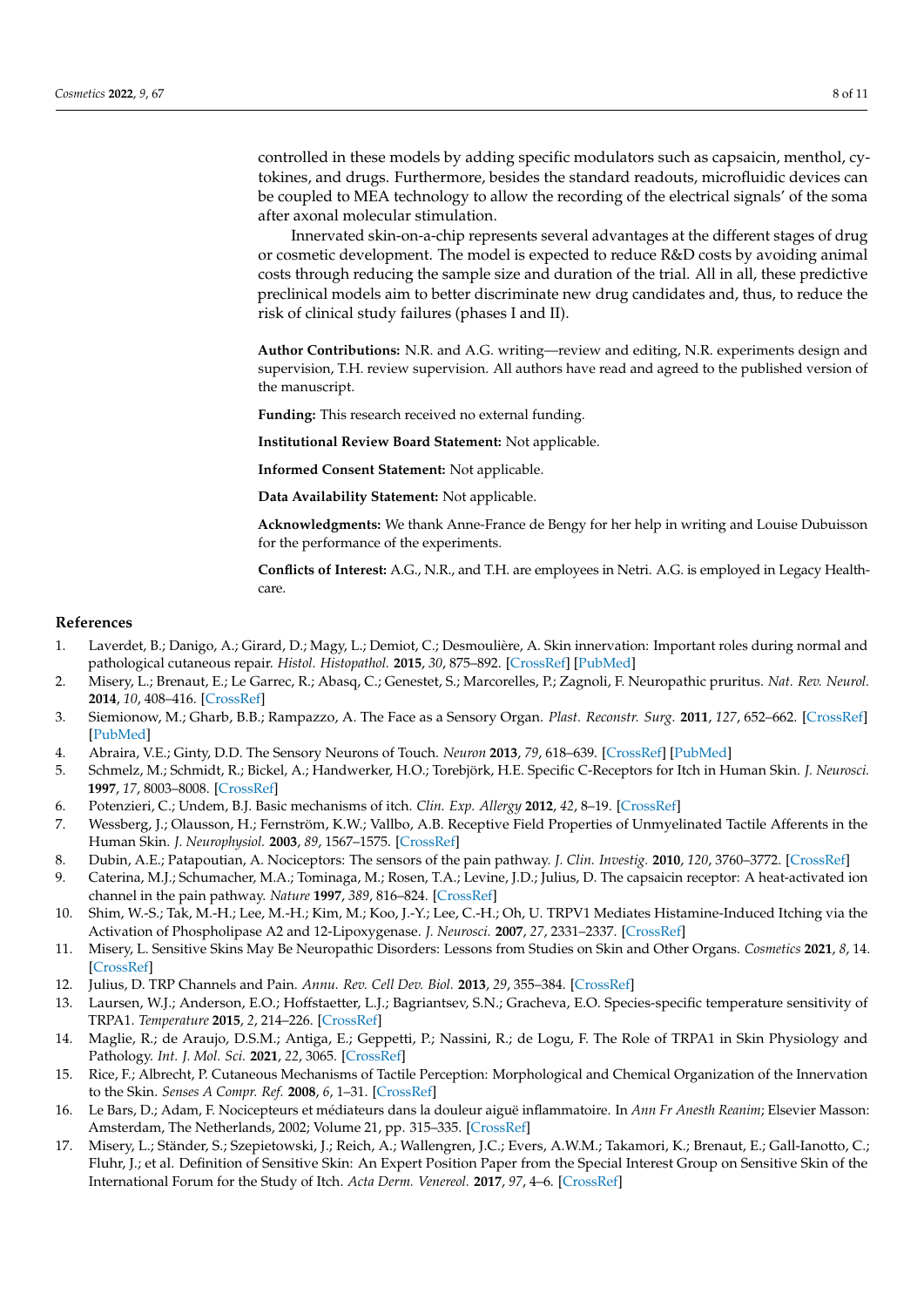- <span id="page-8-0"></span>18. Buhé, V.; Vié, K.; Guéré, C.; Natalizio, A.; Lhéritier, C.; Gall-Ianotto, C.; Huet, F.; Talagas, M.; Lebonvallet, N.; Marcorelles, P.; et al. Pathophysiological Study of Sensitive Skin. *Acta Derm. Venereol.* **2016**, *96*, 314–318. [\[CrossRef\]](http://doi.org/10.2340/00015555-2235)
- <span id="page-8-1"></span>19. Facer, P.; A Casula, M.A.; Smith, G.D.; Benham, C.D.; Chessell, I.P.; Bountra, C.; Sinisi, M.; Birch, R.; Anand, P. Differential expression of the capsaicin receptor TRPV1 and related novel receptors TRPV3, TRPV4 and TRPM8 in normal human tissues and changes in traumatic and diabetic neuropathy. *BMC Neurol.* **2007**, *7*, 11. [\[CrossRef\]](http://doi.org/10.1186/1471-2377-7-11)
- <span id="page-8-2"></span>20. Inoue, K.; Koizumib, S.; Fuziwaraa, S.; Dendaa, S.; Inoueb, K.; Dendaa, M. Functional Vanilloid Receptors in Cultured Normal Human Epidermal Keratinocytes. *Biochem. Biophys. Res. Commun.* **2002**, *291*, 124–129. [\[CrossRef\]](http://doi.org/10.1006/bbrc.2002.6393)
- <span id="page-8-3"></span>21. Fromy, B.; Josset-Lamaugarny, A.; Aimond, G.; Pagnon-Minot, A.; Marics, I.; Tattersall, G.J.; Moqrich, A.; Sigaudo-Roussel, D. Disruption of TRPV3 Impairs Heat-Evoked Vasodilation and Thermoregulation: A Critical Role of CGRP. *J. Investig. Dermatol.* **2018**, *138*, 688–696. [\[CrossRef\]](http://doi.org/10.1016/j.jid.2017.10.006)
- <span id="page-8-4"></span>22. Talagas, M.; Lebonvallet, N.; Leschiera, R.; Sinquin, G.; Elies, P.; Haftek, M.; Pennec, J.-P.; Ressnikoff, D.; La Padula, V.; Le Garrec, R.; et al. Keratinocytes Communicate with Sensory Neurons via Synaptic-like Contacts. *Ann. Neurol.* **2020**, *88*, 1205–1219. [\[CrossRef\]](http://doi.org/10.1002/ana.25912)
- <span id="page-8-5"></span>23. Misery, L. Irritated Skin Is Not Sensitive Skin. *JID Innov.* **2021**, *1*, 100031. [\[CrossRef\]](http://doi.org/10.1016/j.xjidi.2021.100031) [\[PubMed\]](http://www.ncbi.nlm.nih.gov/pubmed/34909728)
- <span id="page-8-6"></span>24. Hall, A.K.; Ai, X.; Hickman, G.E.; MacPhedran, S.E.; Nduaguba, C.O.; Robertson, C.P. The Generation of Neuronal Heterogeneity in a Rat Sensory Ganglion. *J. Neurosci.* **1997**, *17*, 2775–2784. [\[CrossRef\]](http://doi.org/10.1523/JNEUROSCI.17-08-02775.1997)
- 25. Hall, A.K. Rodent Sensory Neuron Culture and Analysis. *Curr. Protoc. Neurosci.* **2006**, *36*, 3–19. [\[CrossRef\]](http://doi.org/10.1002/0471142301.ns0319s36) [\[PubMed\]](http://www.ncbi.nlm.nih.gov/pubmed/18428634)
- <span id="page-8-7"></span>26. Lin, Y.-T.; Chen, J.-C. Dorsal Root Ganglia Isolation and Primary Culture to Study Neurotransmitter Release. *J. Vis. Exp. JoVE* **2018**, *140*, e57569. [\[CrossRef\]](http://doi.org/10.3791/57569)
- <span id="page-8-8"></span>27. Cevikbas, F.; Wang, X.; Akiyama, T.; Kempkes, C.; Savinko, T.; Antal, A.; Kukova, G.; Buhl, T.; Ikoma, A.; Buddenkotte, J.; et al. A sensory neuron–expressed IL-31 receptor mediates T helper cell–dependent itch: Involvement of TRPV1 and TRPA1. *J. Allergy Clin. Immunol.* **2014**, *133*, 448–460. [\[CrossRef\]](http://doi.org/10.1016/j.jaci.2013.10.048) [\[PubMed\]](http://www.ncbi.nlm.nih.gov/pubmed/24373353)
- <span id="page-8-9"></span>28. Wilson, S.R.; Thé, L.; Batia, L.M.; Beattie, K.; Katibah, G.E.; McClain, S.P.; Pellegrino, M.; Estandian, D.M.; Bautista, D.M. The Epithelial Cell-Derived Atopic Dermatitis Cytokine TSLP Activates Neurons to Induce Itch. *Cell* **2013**, *155*, 285–295. [\[CrossRef\]](http://doi.org/10.1016/j.cell.2013.08.057)
- <span id="page-8-10"></span>29. Château, Y.; Dorange, G.; Clément, J.-F.; Pennec, J.-P.; Gobin, E.; Griscom, L.; Baudrimont, M.; Rougier, N.; Chesné, C.; Misery, L. In Vitro Reconstruction of Neuro-Epidermal Connections. *J. Investig. Dermatol.* **2007**, *127*, 979–981. [\[CrossRef\]](http://doi.org/10.1038/sj.jid.5700646)
- <span id="page-8-12"></span>30. Guéniche, A.; Bastien, P.; Ovigne, J.M.; Kermici, M.; Courchay, G.; Chevalier, V.; Breton, L.; Castiel-Higounenc, I. Bifidobacterium longum lysate, a new ingredient for reactive skin. *Exp. Dermatol.* **2009**, *19*, e1–e8. [\[CrossRef\]](http://doi.org/10.1111/j.1600-0625.2009.00932.x)
- <span id="page-8-11"></span>31. Muller, Q.; Beaudet, M.-J.; de Serres-Bérard, T.; Bellenfant, S.; Flacher, V.; Berthod, F. Development of an innervated tissueengineered skin with human sensory neurons and Schwann cells differentiated from iPS cells. *Acta Biomater.* **2018**, *82*, 93–101. [\[CrossRef\]](http://doi.org/10.1016/j.actbio.2018.10.011)
- <span id="page-8-22"></span>32. Khammo, N.; Ogilvie, J.; Clothier, R.H. Development of an innervated model of human skin. *Altern. Lab. Anim. ATLA* **2007**, *35*, 487–491. [\[CrossRef\]](http://doi.org/10.1177/026119290703500511)
- <span id="page-8-23"></span>33. Roggenkamp, D.; Falkner, S.; Stäb, F.; Petersen, M.; Schmelz, M.; Neufang, G. Atopic Keratinocytes Induce Increased Neurite Outgrowth in a Coculture Model of Porcine Dorsal Root Ganglia Neurons and Human Skin Cells. *J. Investig. Dermatol.* **2012**, *132*, 1892–1900. [\[CrossRef\]](http://doi.org/10.1038/jid.2012.44)
- <span id="page-8-24"></span>34. Roggenkamp, D.; Köpnick, S.; Stäb, F.; Wenck, H.; Schmelz, M.; Neufang, G. Epidermal Nerve Fibers Modulate Keratinocyte Growth via Neuropeptide Signaling in an Innervated Skin Model. *J. Investig. Dermatol.* **2013**, *133*, 1620–1628. [\[CrossRef\]](http://doi.org/10.1038/jid.2012.464)
- <span id="page-8-14"></span>35. Blais, M.; Mottier, L.; Germain, M.-A.; Bellenfant, S.; Cadau, S.; Berthod, F. Sensory Neurons Accelerate Skin Reepithelialization via Substance P in an Innervated Tissue-Engineered Wound Healing Model. *Tissue Eng. Part A* **2014**, *20*, 2180–2188. [\[CrossRef\]](http://doi.org/10.1089/ten.tea.2013.0535)
- <span id="page-8-15"></span>36. Cadau, S.; Leoty-Okombi, S.; Pain, S.; Bechetoille, N.; André-Frei, V.; Berthod, F. In vitro glycation of an endothelialized and innervated tissue-engineered skin to screen anti-AGE molecules. *Biomaterials* **2015**, *51*, 216–225. [\[CrossRef\]](http://doi.org/10.1016/j.biomaterials.2015.01.066)
- <span id="page-8-21"></span>37. Martorina, F.; Casale, C.; Urciuolo, F.; Netti, P.A.; Imparato, G. In vitro activation of the neuro-transduction mechanism in sensitive organotypic human skin model. *Biomaterials* **2017**, *113*, 217–229. [\[CrossRef\]](http://doi.org/10.1016/j.biomaterials.2016.10.051)
- <span id="page-8-16"></span>38. Reichert, O.; Fleming, T.; Neufang, G.; Schmelz, M.; Genth, H.; Kaever, V.; Wenck, H.; Stäb, F.; Terstegen, L.; Kolbe, L.; et al. Impaired glyoxalase activity is associated with reduced expression of neurotrophic factors and pro-inflammatory processes in diabetic skin cells. *Exp. Dermatol.* **2017**, *26*, 44–50. [\[CrossRef\]](http://doi.org/10.1111/exd.13118)
- <span id="page-8-13"></span>39. Bize, C.; Lavigne, E.G.; Monneuse, J.-M.; Chrétien, A.; Anchartechahar, V.; Hubaux, R.; Skorski, G.; Salmon, M.; Steinschneider, R. Evaluation of Soothing Activity of Aphloia Theiformis Extract Using an Innovative Model of Human Innerved Reconstructed Epidermis. The IFSCC Congress 2020 Yokohama, Virtual Event, 21–30 October 2020; pp. 1500–1508.
- <span id="page-8-17"></span>40. Lebonvallet, N.; Fluhr, J.W.; Le Gall-Ianotto, C.; Leschiera, R.; Talagas, M.; Reux, A.; Bataille, A.; Brun, C.; Oddos, T.; Pennec, J.; et al. A re-innervated in vitro skin model of non-histaminergic itch and skin neurogenic inflammation: PAR2-, TRPV1- and TRPA1-agonist induced functionality. *Ski. Health Dis.* **2021**, *1*, e66. [\[CrossRef\]](http://doi.org/10.1002/ski2.66)
- <span id="page-8-18"></span>41. Gingras, M.; Bergeron, J.; Déry, J.; Durham, H.D.; Berthod, F. In vitro development of a tissue-engineered model of peripheral nerve regeneration to study neurite growth. *FASEB J.* **2003**, *17*, 2124–2126. [\[CrossRef\]](http://doi.org/10.1096/fj.02-1180fje)
- <span id="page-8-19"></span>42. Baumbauer, K.M.; DeBerry, J.J.; Adelman, P.C.; Miller, R.H.; Hachisuka, J.; Lee, K.H.; Ross, S.E.; Koerber, H.R.; Davis, B.M.; Albers, K.M. Keratinocytes can modulate and directly initiate nociceptive responses. *eLife* **2015**, *4*, e09674. [\[CrossRef\]](http://doi.org/10.7554/eLife.09674)
- <span id="page-8-20"></span>43. Pang, Z.; Sakamoto, T.; Tiwari, V.; Kim, Y.-S.; Yang, F.; Dong, X.; Güler, A.D.; Guan, Y.; Caterina, M.J. Selective keratinocyte stimulation is sufficient to evoke nociception in mice. *Pain* **2015**, *156*, 656–665. [\[CrossRef\]](http://doi.org/10.1097/j.pain.0000000000000092)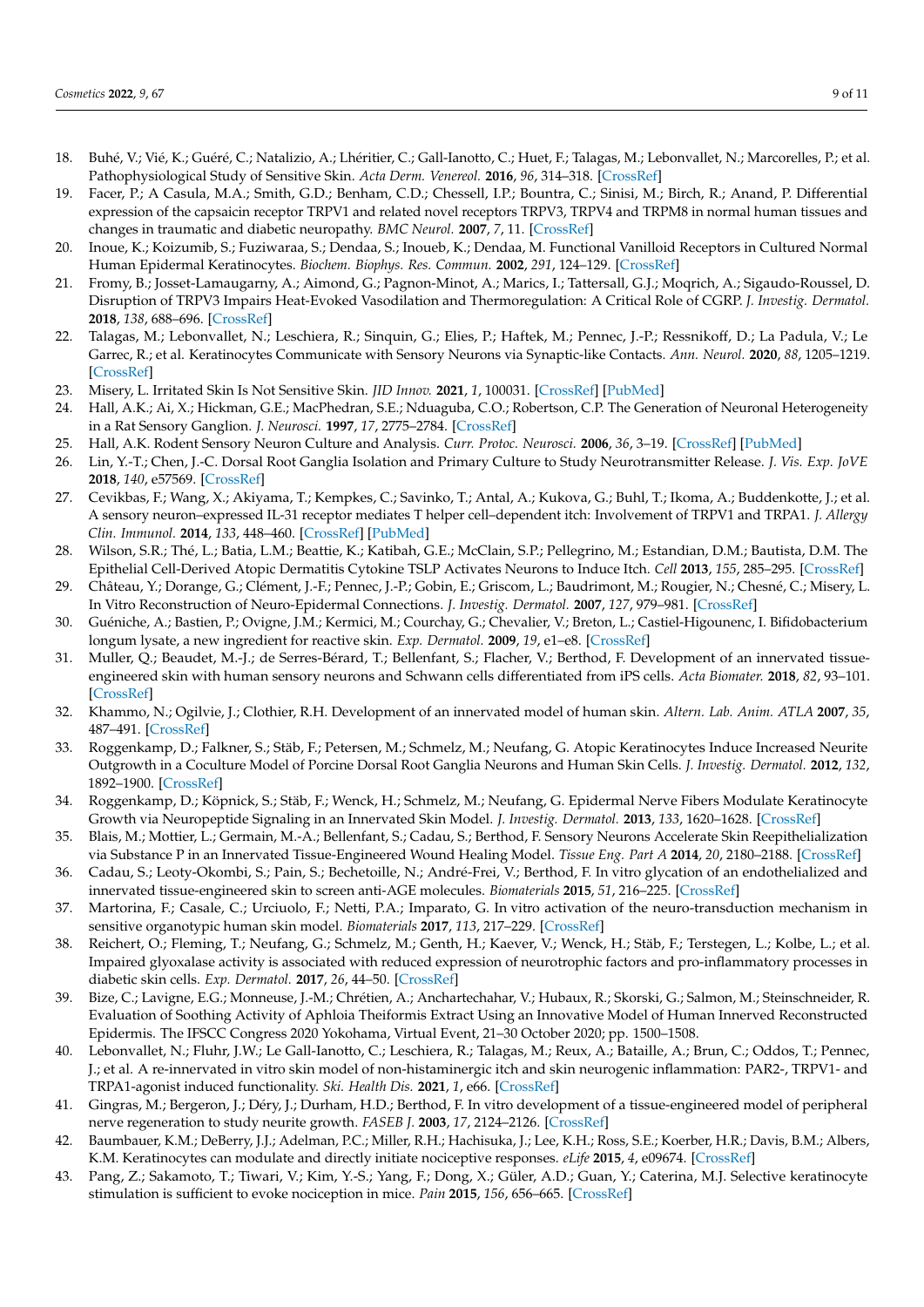- <span id="page-9-0"></span>44. Tsantoulas, C.; Farmer, C.; Machado, P.; Baba, K.; McMahon, S.B.; Raouf, R. Probing Functional Properties of Nociceptive Axons Using a Microfluidic Culture System. *PLoS ONE* **2013**, *8*, e80722. [\[CrossRef\]](http://doi.org/10.1371/journal.pone.0080722)
- <span id="page-9-1"></span>45. Valtcheva, M.V.; Copits, B.A.; Davidson, S.; Sheahan, T.D.; Pullen, M.Y.; McCall, J.G.; Dikranian, K.; Gereau, R.W. Surgical extraction of human dorsal root ganglia from organ donors and preparation of primary sensory neuron cultures. *Nat. Protoc.* **2016**, *11*, 1877–1888. [\[CrossRef\]](http://doi.org/10.1038/nprot.2016.111)
- <span id="page-9-2"></span>46. Schutte, S.C.; Kadakia, F.; Davidson, S. Skin-Nerve Co-Culture Systems for Disease Modeling and Drug Discovery. *Tissue Eng. Part C: Methods* **2021**, *27*, 89–99. [\[CrossRef\]](http://doi.org/10.1089/ten.tec.2020.0296)
- <span id="page-9-3"></span>47. Takahashi, K.; Yamanaka, S. Induction of Pluripotent Stem Cells from Mouse Embryonic and Adult Fibroblast Cultures by Defined Factors. *Cell* **2006**, *126*, 663–676. [\[CrossRef\]](http://doi.org/10.1016/j.cell.2006.07.024)
- <span id="page-9-4"></span>48. Marmigere, F.; Ernfors, P. Specification and connectivity of neuronal subtypes in the sensory lineage. *Nat. Rev. Neurosci.* **2007**, *8*, 114–127. [\[CrossRef\]](http://doi.org/10.1038/nrn2057)
- <span id="page-9-5"></span>49. Chambers, S.M.; Qi, Y.; Mica, Y.; Lee, G.; Zhang, X.-J.; Niu, L.; Bilsland, J.; Cao, L.; Stevens, E.; Whiting, P.; et al. Combined small-molecule inhibition accelerates developmental timing and converts human pluripotent stem cells into nociceptors. *Nat. Biotechnol.* **2012**, *30*, 715–720. [\[CrossRef\]](http://doi.org/10.1038/nbt.2249)
- <span id="page-9-6"></span>50. Lebonvallet, N.; Boulais, N.; Le Gall, C.; Pereira, U.; Gauché, D.; Gobin, E.; Pers, J.-O.; Jeanmaire, C.; Danoux, L.; Pauly, G.; et al. Effects of the re-innervation of organotypic skin explants on the epidermis. *Exp. Dermatol.* **2012**, *21*, 156–158. [\[CrossRef\]](http://doi.org/10.1111/j.1600-0625.2011.01421.x)
- <span id="page-9-7"></span>51. Chéret, J.; Lebonvallet, N.; Buhé, V.; Carre, J.L.; Misery, L.; Le Gall-Ianotto, C. Influence of sensory neuropeptides on human cutaneous wound healing process. *J. Dermatol. Sci.* **2014**, *74*, 193–203. [\[CrossRef\]](http://doi.org/10.1016/j.jdermsci.2014.02.001)
- <span id="page-9-8"></span>52. Tominaga, M.; Caterina, M.J.; Malmberg, A.B.; Rosen, T.A.; Gilbert, H.; Skinner, K.; Raumann, B.E.; I Basbaum, A.I.; Julius, D. The Cloned Capsaicin Receptor Integrates Multiple Pain-Producing Stimuli. *Neuron* **1998**, *21*, 531–543. [\[CrossRef\]](http://doi.org/10.1016/S0896-6273(00)80564-4)
- <span id="page-9-9"></span>53. Zygmunt, P.M.; Petersson, J.; Andersson, D.A.; Chuang, -H.; Sørgård, M.; Di Marzo, V.; Julius, D.; Högestätt, E.D. Vanilloid receptors on sensory nerves mediate the vasodilator action of anandamide. *Nature* **1999**, *400*, 452–457. [\[CrossRef\]](http://doi.org/10.1038/22761) [\[PubMed\]](http://www.ncbi.nlm.nih.gov/pubmed/10440374)
- <span id="page-9-10"></span>54. Thresh, L. Isolation of Capsaicin. *Pharm. J.* **1846**, *6*, 941–947.
- <span id="page-9-11"></span>55. Guimarães, M.Z.P.; de Vecchi, R.; Vitória, G.; Sochacki, J.K.; Paulsen, B.S.; Lima, I.; Rodrigues da Silva, F.; da Costa, R.F.M.; Castro, N.G.; Breton, L.; et al. Generation of IPSC-Derived Human Peripheral Sensory Neurons Releasing Substance P Elicited by TRPV1 Agonists. *Front. Mol. Neurosci.* **2018**, *11*, 277. [\[CrossRef\]](http://doi.org/10.3389/fnmol.2018.00277) [\[PubMed\]](http://www.ncbi.nlm.nih.gov/pubmed/30186108)
- <span id="page-9-12"></span>56. Sulk, M.; Steinhoff, M. Chapter 17—Role of TRP Channels in Skin Diseases. In *TRP Channels as Therapeutic Targets*; Szallasi, A., Ed.; Academic Press: Boston, MA, USA, 2015; pp. 293–323. ISBN 978-0-12-420024-1.
- <span id="page-9-13"></span>57. Armstrong, S.A.; Herr, M.J. *Physiology, Nociception*; StatPearls Publishing: Treasure Island, FL, USA, 2022.
- <span id="page-9-14"></span>58. Taylor, A.M.; Blurton-Jones, M.; Rhee, S.W.; Cribbs, D.H.; Cotman, C.W.; Jeon, N.L. A microfluidic culture platform for CNS axonal injury, regeneration and transport. *Nat. Methods* **2005**, *2*, 599–605. [\[CrossRef\]](http://doi.org/10.1038/nmeth777)
- <span id="page-9-15"></span>59. Li, J.; Chen, J.; Bai, H.; Wang, H.; Hao, S.; Ding, Y.; Peng, B.; Zhang, J.; Li, L.; Huang, W. An Overview of Organs-on-Chips Based on Deep Learning. *Research* **2022**, *2022*, 1–20. [\[CrossRef\]](http://doi.org/10.34133/2022/9869518)
- <span id="page-9-16"></span>60. Ponmozhi, J.; Dhinakaran, S.; Varga-Medveczky, Z.; Fónagy, K.; Bors, L.; Iván, K.; Erdő, F. Development of Skin-On-A-Chip Platforms for Different Utilizations: Factors to Be Considered. *Micromachines* **2021**, *12*, 294. [\[CrossRef\]](http://doi.org/10.3390/mi12030294)
- <span id="page-9-17"></span>61. Risueño, I.; Valencia, L.; Jorcano, J.L.; Velasco, D. Skin-on-a-chip models: General overview and future perspectives. *APL Bioeng.* **2021**, *5*, 030901. [\[CrossRef\]](http://doi.org/10.1063/5.0046376)
- <span id="page-9-18"></span>62. Wufuer, M.; Lee, G.; Hur, W.; Jeon, B.; Kim, B.J.; Choi, T.H.; Lee, S. Skin-on-a-chip model simulating inflammation, edema and drug-based treatment. *Sci. Rep.* **2016**, *6*, 37471. [\[CrossRef\]](http://doi.org/10.1038/srep37471)
- <span id="page-9-19"></span>63. Kim, J.J.; Ellett, F.; Thomas, C.N.; Jalali, F.; Anderson, R.R.; Irimia, D.; Raff, A.B. A microscale, full-thickness, human skin on a chip assay simulating neutrophil responses to skin infection and antibiotic treatments. *Lab Chip* **2019**, *19*, 3094–3103. [\[CrossRef\]](http://doi.org/10.1039/C9LC00399A)
- <span id="page-9-20"></span>64. Wagner, I.; Materne, E.-M.; Brincker, S.; Süßbier, U.; Frädrich, C.; Busek, M.; Sonntag, F.; Sakharov, D.A.; Trushkin, E.V.; Tonevitsky, A.G.; et al. A dynamic multi-organ-chip for long-term cultivation and substance testing proven by 3D human liver and skin tissue co-culture. *Lab Chip* **2013**, *13*, 3538–3547. [\[CrossRef\]](http://doi.org/10.1039/c3lc50234a)
- 65. Maschmeyer, I.; Hasenberg, T.; Jaenicke, A.; Lindner, M.; Lorenz, A.K.; Zech, J.; Garbe, L.-A.; Sonntag, F.; Hayden, P.; Ayehunie, S.; et al. Chip-based human liver–intestine and liver–skin co-cultures—A first step toward systemic repeated dose substance testing in vitro. *Eur. J. Pharm. Biopharm.* **2015**, *95*, 77–87. [\[CrossRef\]](http://doi.org/10.1016/j.ejpb.2015.03.002)
- <span id="page-9-22"></span>66. Maschmeyer, I.; Lorenz, A.K.; Schimek, K.; Hasenberg, T.; Ramme, A.P.; Hübner, J.; Lindner, M.; Drewell, C.; Bauer, S.; Thomas, A.; et al. A four-organ-chip for interconnected long-term co-culture of human intestine, liver, skin and kidney equivalents. *Lab Chip* **2015**, *15*, 2688–2699. [\[CrossRef\]](http://doi.org/10.1039/C5LC00392J)
- 67. Kühnl, J.; Tao, T.P.; Brandmair, K.; Gerlach, S.; Rings, T.; Müller-Vieira, U.; Przibilla, J.; Genies, C.; Jaques-Jamin, C.; Schepky, A.; et al. Characterization of application scenario-dependent pharmacokinetics and pharmacodynamic properties of permethrin and hyperforin in a dynamic skin and liver multi-organ-chip model. *Toxicology* **2021**, *448*, 152637. [\[CrossRef\]](http://doi.org/10.1016/j.tox.2020.152637)
- <span id="page-9-21"></span>68. Tavares, R.S.N.; Tao, T.P.; Maschmeyer, I.; Maria-Engler, S.S.; Schäfer-Korting, M.; Winter, A.; Zoschke, C.; Lauster, R.; Marx, U.; Gaspar, L.R. Toxicity of topically applied drugs beyond skin irritation: Static skin model vs. Two organs-on-a-chip. *Int. J. Pharm.* **2020**, *589*, 119788. [\[CrossRef\]](http://doi.org/10.1016/j.ijpharm.2020.119788)
- <span id="page-9-23"></span>69. Ataç, B.; Wagner, I.; Horland, R.; Lauster, R.; Marx, U.; Tonevitsky, A.G.; Azar, R.P.; Lindner, G. Skin and hair on-a-chip: In vitro skin models versus ex vivo tissue maintenance with dynamic perfusion. *Lab Chip* **2013**, *13*, 3555–3561. [\[CrossRef\]](http://doi.org/10.1039/c3lc50227a)
- <span id="page-9-24"></span>70. Misery, L. Skin, immunity and the nervous system. *Br. J. Dermatol.* **1997**, *137*, 843–850. [\[CrossRef\]](http://doi.org/10.1111/j.1365-2133.1997.tb01542.x)